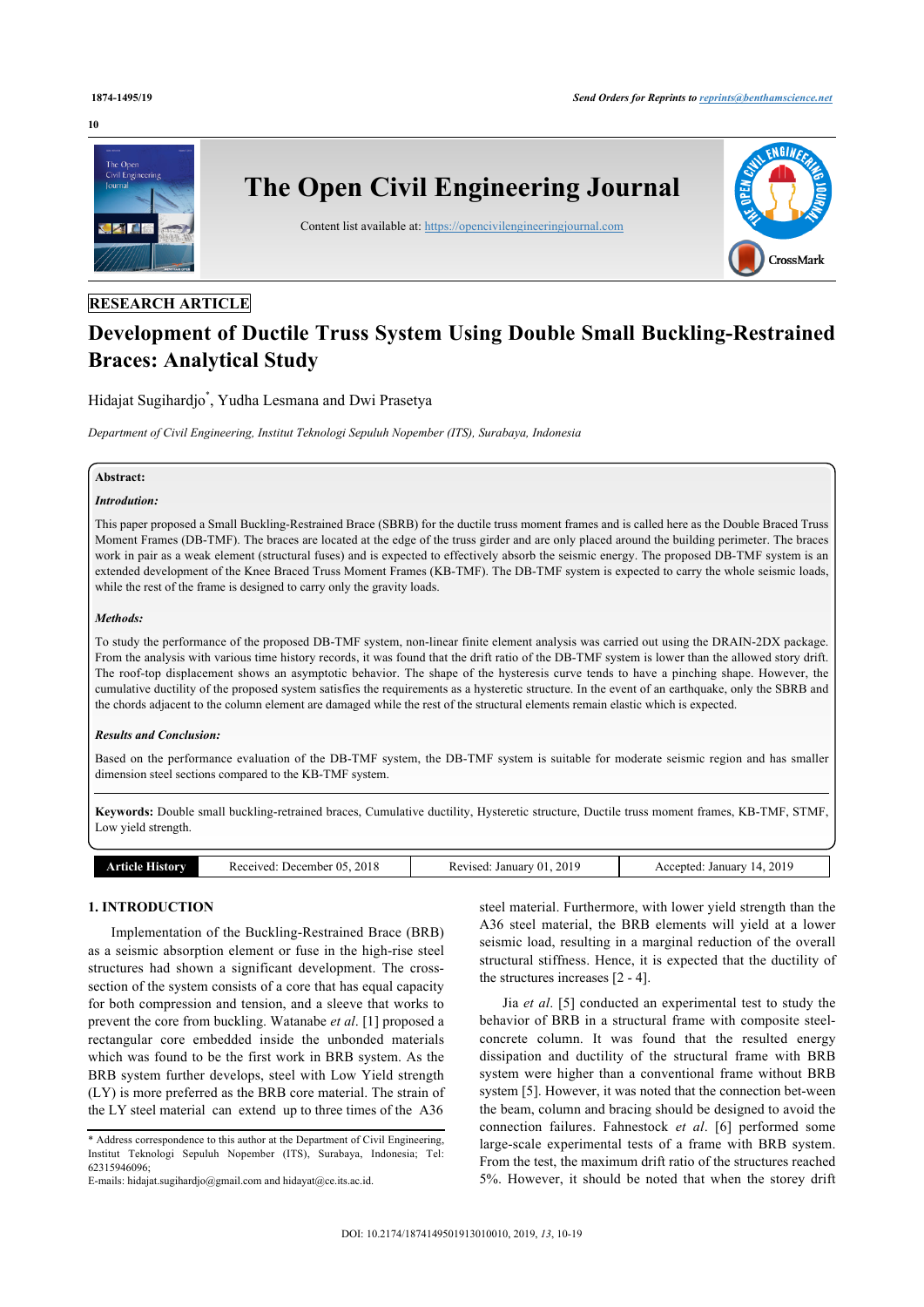reached 2~2.5%, the structural performance was degraded due to the use of rigid beam-column-bracing connection. Qu *et al*. [[7](#page-9-1)] also conducted an experimental study and proposed a replaceable BRB system which was made of L-shape steel section. From the test, it was observed that the proposed BRB system had a stable hysteretic behavior at a fairly high strain. Other researchers also noted that the use of unbounded BRB system was found to be practical to increase the seismic resistance of the existing and new structures [[8](#page-9-2)]. Furthermore, with a proper placement of BRB element [[9\]](#page-9-3), the use of BRB system can reduce the shear force in the shear wall reinforced concrete building. AISC code is usually used to design the BRB element. However, from the experimental test carried out by Chou *et al*. [[10\]](#page-9-4), the AISC prediction of the buckling load of the BRB element [[11\]](#page-9-5) was higher than the test result.

Sugihardjo[[12](#page-9-6), [13](#page-9-7)] carried out both experimental and numerical investigations of the SBRB system on the Buckling-Restrained Braced Truss Moment Frame (BRB-TMF). In some studies[[12](#page-9-6), [13](#page-9-7)], the behavior of the BRB element was modelled using the bilinear stress-strain curve. From the analysis, it was found that the hysteresis curve of the BRB-TMF system showed a fairly stable behavior. However, the rigidity of the hysteresis curve degraded at a higher cycle mode. Nevertheless, the computed total hysteresis energy agrees well with the test result. Wongpakdee *et al*.[[14](#page-9-8)] proposed a Knee Braced Truss Moment Frame (KB-TMF) using SBRB system which was investigated analytically using the Performed-Based Plastic Design (PBPD). From the analysis, at the collapsed load, it was found that the KB-TMF system was able to be strained up to seven percent. Longo *et al*. [[15\]](#page-9-9) proposed a design procedure for the truss moment frames which ensures that the intended element (BRB) is yielded before the main structural elements.

Sugihardjo and Tavio [\[16](#page-9-1)] conducted an experimental test for the SBRB element with a rectangular core. In a study [[16\]](#page-9-1), the non-linear finite element analysis was performed using two constitutive laws for the steel material, the elasto-plastic bilinear and the Menegotto-Pinto stress-strain models. From the analysis, it was found that the experimental hysteresis curve is similar to that of the FE model with the steel material modelled using the Menegotto-Pinto stress-strain model. On the other hand, the use of elasto-plastic bilinear stress-strain model showed a compatible cumulative hysteresis energy compared to the test result. From the test result, the hysteresis curve shown a stable behavior up to two percent strain and the cumulative ductility of the SBRB element satisfied the requirements as the hysteresis element.

In this paper, a double SBRB system has been proposed as the ductile elements at both ends of the truss structures and is called as the Double Braced-Truss Moment Frames (DB-TMF). The proposed system is an extended development of the KB-TMF system. KB-TMF system only uses a single bracing [[14\]](#page-9-8). Since the SBRB position on the DB-TMF system may not conform architecturally, the DB-TMF system is only placed around the building perimeter. During the design process, the SBRB element is designed to yield first by increasing the strength of other truss elements with the over strength factor. This way, the other truss elements will remain elastic during the load excitation except for the connection between the chords and the columns[[14](#page-9-8)]. With the design procedure mentioned above, it is expected that the damage in the structural elements occurred in the SBRB elements and the chords adjacent to the columns which are acceptable.

# **2. MATERIALS AND METHODS**

## **2.1. Conventional and Ductile Truss**

Fig. (**[1](#page-2-0)**) shows the development of conventional Truss Moment Frames (TMF) which has a non-ductile behavior Fig. (**[1](#page-2-0)**) to a more advanced TMF system which focuses on the ductility and energy absorption of the structures. In the conventional truss system, the failure occurred at the compression diagonal strut, mainly due to buckling. Plastic hinge may also occur at the column. This type of TMF system does not satisfy the Strong Column Weak Beam design philosophy. Previous research also shows that the hysteresis curve is small and is not stable [[17\]](#page-9-10). In Fig. (**[1](#page-2-0)**), the structural system is called as the Special Truss Moment Frames (STMF). In the STMF system, the seismic energy absorption is carried out by the failure in X-bracing (yielding and buckling) and the plastic hinges that occur at the end of the ductile elements. The STMF structural system can be designed with a seismic reduction factor of seven [[11](#page-9-5)] and the span can extend up to 12 m [\[18\]](#page-9-11). In Fig. (**[1](#page-2-0)**), the truss system is the Vierendeel types. The Vierendeel structural system dissipates the seismic energy *via* the plastic hinges at both ends of the ductile elements. The advantage of this structural system is the availability of the unused room inside the structures that can be used for plumbing and utilities cables [[19\]](#page-9-12). Fig. (**[1](#page-2-0)**) shows the BRB-[TM](#page-9-7)F. This [sy](#page-2-0)stem changes the X-bracings with SBRBs [\[12](#page-9-6), 13]. Fig. (**1**) is the KB-TMF system where the energy dissipation is achieved *via* single SBRB and plas[tic](#page-9-8) hinges [a](#page-2-0)t the connection between the chords and columns [14]. Fig. (**1**) shows the proposed DB-TMF, which uses two SBRB elements that are placed at both ends of the girder. The vertical and diagonal truss elements are connected to the chords using pin connection. The chords itself are designed as beam-column elements.

# **2.2. Analytical Model for Design and Non-Linear Investigation**

To fulfill the main objective of this research, a DB-TMF system of four st[or](#page-2-1)ies building with seven longitudinal spans is simulated. Fig. (**2**) shows the plan view and the longitudinal cross section of the buildings. The DB-TMF system is placed only at the perimeter of the building. It is expected that the DB-TMF system carries all seismic load, while the rest of the structures o[nly](#page-9-4) designed for gravity loads. For design purpose, SAP 2000 [20] is used to analyze and design the required steel section. A response spectrum analysis is used to simulate the applied seismic load to the structure during the design process. On the other hand, to study the inelastic behavior of the designed system, Non-Linear [T](#page-9-13)ime History Analysis (NL-THA) according to SNI 1726 [21] is used. From the NL-THA, the performance of the proposed system can be examined and appropriate seismic load reduction factor (R) can be proposed.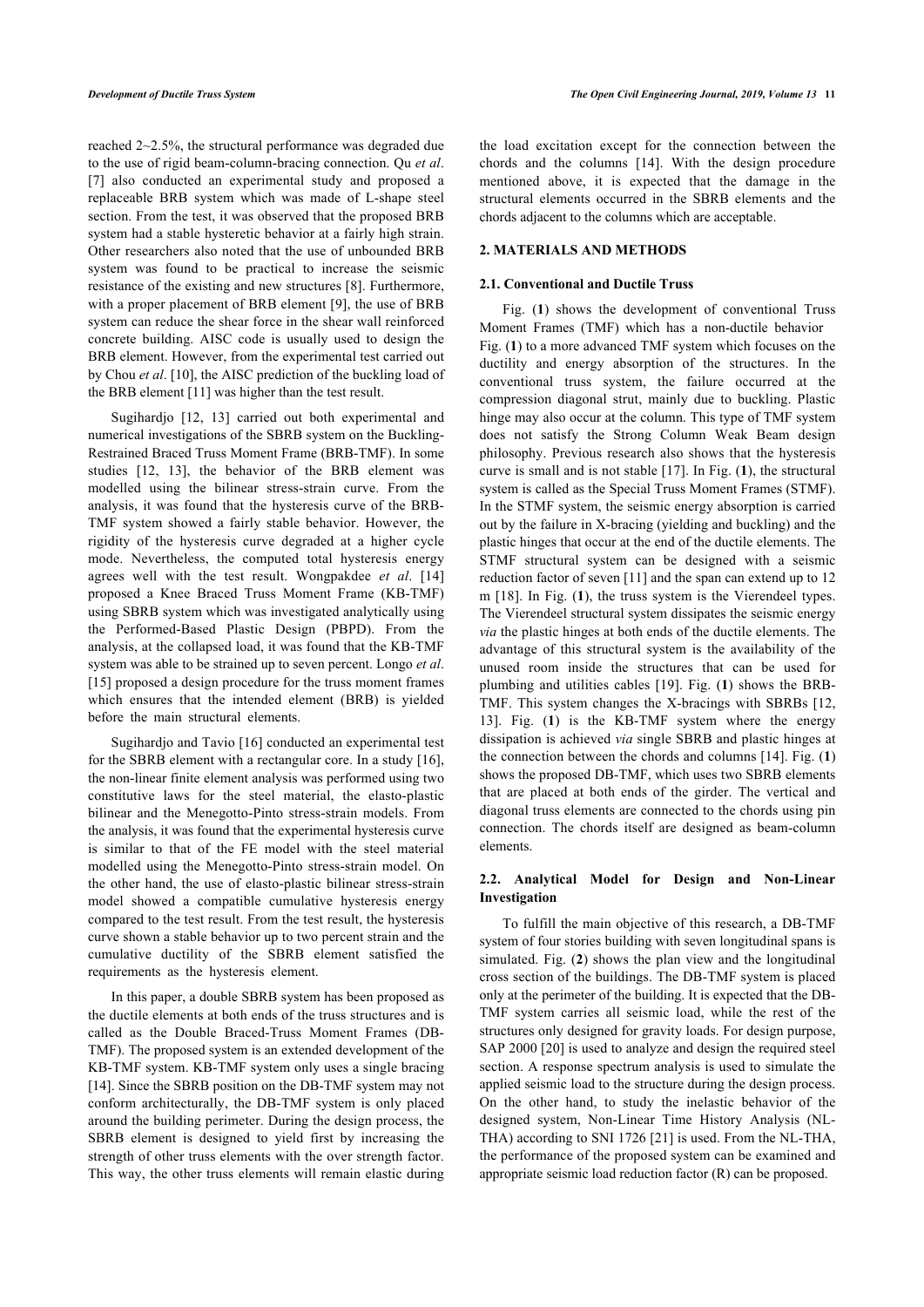<span id="page-2-0"></span>

<span id="page-2-1"></span>Fig. (1). Type of truss moment frames.



<span id="page-2-2"></span>**Fig. (2).** Analytical Model: (**a**). Plan; (**b**). Longitudinal elevation of DB-TMF.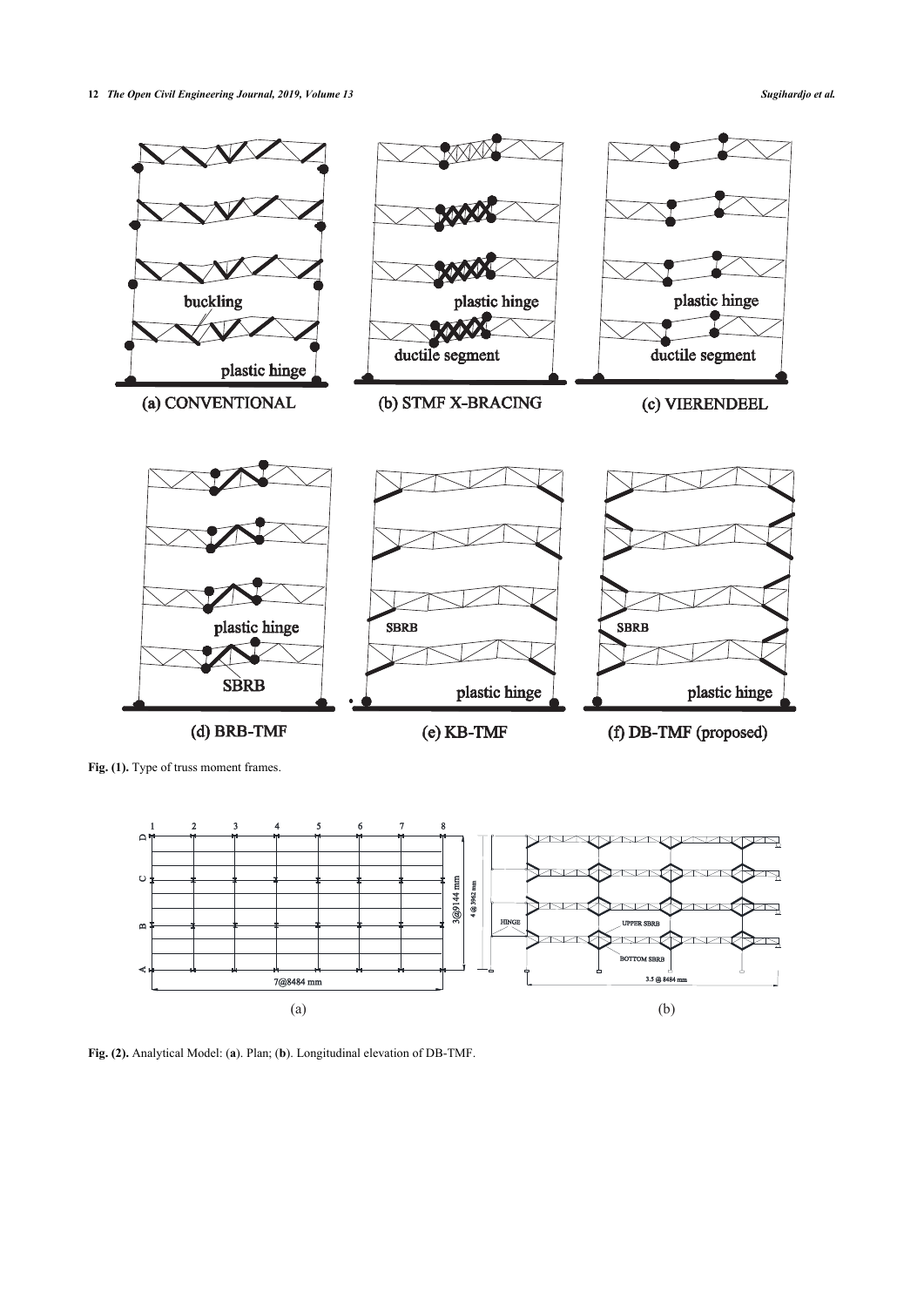

<span id="page-3-0"></span>**Fig. (3).** Simplified analytical model of a half span structure: (**a**) DB-TMF; (**b**) KB-TMF.



**Fig. (4).** Load pattern for drift ratio of frame systems.

To maintain equality in the comparisons, the magnitude of the seismic load is adjusted [\[18](#page-9-11)].

In Fig. (**[2](#page-2-1)**), the outer left column is a cantilever column with equivalent stiffness of the interior columns in grid B plus C. This column is connected to the DB-TMF system using a rigid link to transfer the given seismic load to the DB-TMF system. SBRBs are placed at both ends of the beam. The inelastic capacity of the SBRBs element is set equal for both compressive and tensile forces. The columns and chords are modelled as a beam-column element while the vertical and diagonal elements are modelled as the plane truss. Once the designed steel section for each element is set as the final, NL-THA of the DB-TMF and nonlinear cyclic load analysis of the simplified TMF systems, as shown in Figs. (**[2](#page--1-0)** and**3**), are carried out.

By examining the non-linear behavior of the TMF systems, it is possible to compute the cumulative ductility (*η*) of the structures. This cumulative ductility can be defined as the ratio of the total energy to the elastic energy. A structural system can be said to have the property of hysteresis structure if the value of *η* is greater than 20 [\[22](#page-9-14)]. However, for the SBRB element, the value  $\eta$  must be greater than 100. From the test results [\[16](#page-9-1), [23\]](#page-9-15), the value of  $\eta$  for the SBRB element is usually greater than 100.

Fig. (**[3](#page-2-2)**) shows the simplified analytical models of the DB-TMF and KB-TMF systems which will be analyzed using the DRAIN-2DX finite element package [\[24\]](#page-9-16). The non-linear behavior of the selected TMF system is carried out under cyclic load condition. It should be noted that due to symmetry, only a half span of the structure is modelled as shown in Fig. (**[3](#page-2-2)**). In the analysis, both the SBRBs element and node A are allowed to yield [\[14](#page-9-8)] while the rest of the elements will remain elastic.

In DRAIN-2DX, the inelastic plane truss element uses the TYPE01 elements while the inelastic beam-column element uses the TYPE02 elements. The TYPE01 element in DRA-IN-2DX can undergo yielding in both compression and tension, as well as buckling in compression. The load in Fig. (**[3](#page-2-2)**) is applied as displacement, based on which, it is computed as the drift ratio from 0.5 up to 3%. The load pattern of the cyclic load is shown in Fig. (**[4](#page-3-0)**).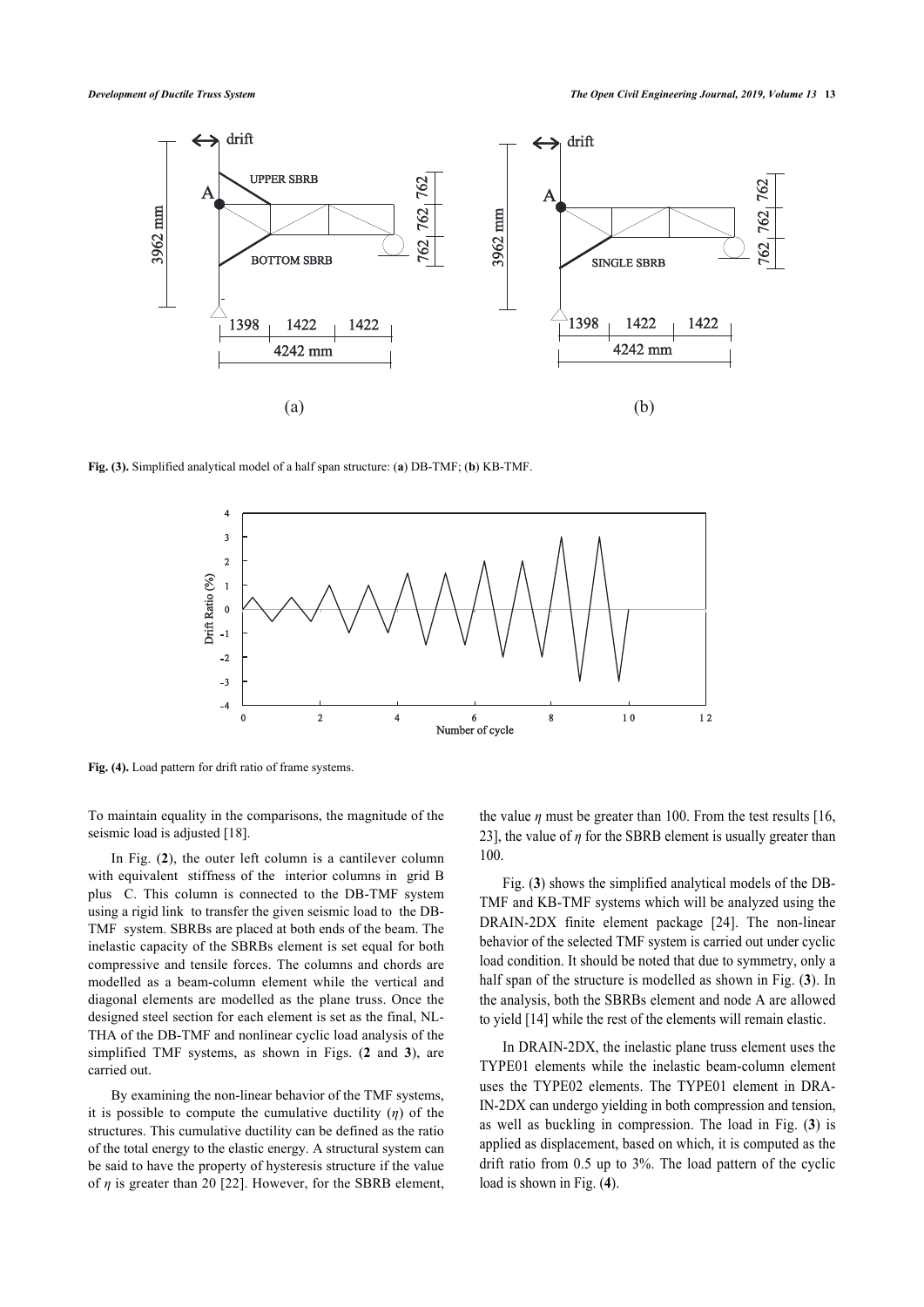# **3. RESULTS AND DISCUSSION**

#### **3.1. Design of Section**

The total ultimate dead plus live loads of the structure for each floor is  $38.3 \text{ kN/m}^2$  which was similar to the value reported in another study[[18\]](#page-9-11). The values for the seismic reduction factor (R) and the importance factor (I) are set to 4.5 and 1.0, respectively. The assumption of using the value for R equal to 4.5 is to study whether the proposed system can at least satisfy the minimum requirements of ordinary truss moment frame system. The parameter of the designed spectral acceleration for short period  $S_{DS}$  is set to 0.585 which is similar to the Surabaya city response spectrum with medium soil category. The base shear of the structures is computed as [[21\]](#page-9-13):

$$
V = \frac{S_{DS}I}{R}W\tag{1}
$$

where *W* is the total weight of the structure.

By inserting the value of  $S_{DS}$ , I and R into Eqn.(1), the total seismic base shear computed was 0.13W which was similar to [[18\]](#page-9-11). All of the structural elements are designed using Bj41 steel material [\[25](#page-9-17)] where the yield strength is equal to the A36 steel material. The ratio of inelastic to elastic modulus is assumed to be around 3% [\[26](#page-9-18)]. By using the elastic analysis in SAP 2000 [[14\]](#page-9-8) and the design code based on SNI 1729 [[25\]](#page-9-17), the steel section was designed, and the design results are shown in Table **[1](#page-5-0)**.

In Table **[1](#page-5-0)**, Columns (1) and (2) show the results of the designed steel section for the DB-TMF and KB-TMF system, respectively. It is worth mentioning that the effective length factor of the KB-TMF columns is larger than the DB-TMF columns. Hence, the designed section of the KB-TMF columns is also larger than the DB-TMF columns. The selection of the core SBRB section must satisfy the requirements of a compact section  $(b/t < 7.5, [23])$  $(b/t < 7.5, [23])$  $(b/t < 7.5, [23])$ . It is shown in Table [1](#page-5-0) that the total weight of the KB-TMF system is 8.58 kN which has 19.8% higher weight compared to the proposed DB-TMF system. A rigid assumption between the chords and the column (point A in Fig. (**[3](#page-2-2)**) was used in the above analysis.

To get the roof-top displacement, the model shown in Fig. (**[1](#page-2-0)**) was further investigated using the NL-THA which was scaled based on the Surabaya city response spectrum. Fig. (**[5](#page-5-1)**) shows the results of the scaled Time History response using the available software[[27](#page-9-19)]. The investigated time histories data were Miyagi (1978), Elcentro (1932), Northridge (1984) and Kobe (1985). Using the software [\[27](#page-9-19)], the scale factors for each time histories obtained were 0.303, 0.727, 0.280 and 0.244 for Miyagi (1978), Elcentro (1932), Northridge (1984) and Kobe (1985) records, respectively.

Fig. (**[6](#page-5-2)**) shows the drift ratios of the DB-TMF system with the selected time history data. In Fig. (**[6](#page-5-2)**), Miyagi (1978) time history analysis gives the largest structural floor-to-floor displacement. This can be explained because the period of the structure is 1.03 second which is close to the peak acceleration response of the Miyagi time history data (Fig. **[5](#page-5-1)**). In Fig. (**[6](#page-5-2)**), it can be seen that all the drift ratios of the proposed DB-TMF system are still lower than the code maximum threshold which is 2.0%.

Fig. (**[7](#page-6-0)**) shows the roof-top displacement for each the carried-out NL-THA. The response of the DB-TMF system is asymptotic which differs from the conventional truss system. In the conventional truss system, the roof-top displacement moves away from the horizontal axis due to excessive unequal yielding in the elements [\[17](#page-9-10)].

#### **3.2. Analysis of the Proposed DB-TMF System as a STMF**

This section investigates the performance of the proposed model when designed as a STMF with  $R = 7$ . Response spectrum analysis with the design spectral response acceleration  $(S_{DS})$  equal to 0.9 (Aceh city) is applied to the structure. The steel sections were designed accordingly which resulted in the DB-TMF-1 system configuration as shown in Table**1** (column 3). As shown in Table**1**, all the structural elements of the DB-TMF-1 system had all the section size increased (except the vertical and diagonal trusses) to fulfill the requirement of the STMF system. Using a similar analysis and software [[27\]](#page-9-19) in the previous section, the data of time histories were scaled again with respect to Aceh city response spectrum  $(S_{DS} = 0.9)$  which gave the scaling parameters for Miyagi, Elcentro, Northridge and Kobe time histories data equal to 0.520, 1.225, 0.478 and 0.415, respectively.

Fig. (**[8](#page-6-1)**) shows the drift ratios of the proposed DB-TMF-1 system and the other TMF systems with Miyagi time history data. The drift ratio of the proposed DB-TMF-1 system showed a significant reduction compared to the other system such as BRB-TMF [\[12\]](#page-9-6), conventional truss, solid frames, Vierendeel and STMF [\[18](#page-9-11)]. The rooftop displacement behavior of the DB-TMF-1 using the NL-THA with the selected time histories data is shown in Fig. (**[9](#page-6-2)**). In Fig. (**[9](#page-6-2)**), there are two earthquakes which restricted the proposed system to achieve the asymptotic behavior and move away from the abscissa. This indicates that the proposed system is not suitable to be used in high-seismic zone despite the smaller drift ratio compared to other STMF system.

#### **3.3. Hysteresis Curve of the DB-TMF**

To find out how much energy that can be absorbed by the structural system, in Fig. (**[3](#page-2-2)**), a displacement cyclic loading pattern is given at the top of the column. The cyclic loading pattern is a function of the drift ratio as shown in Fig. (**[4](#page-3-0)**) [\[12](#page-9-6), [13](#page-9-7), [18](#page-9-11)]. Fig. (**[10](#page-7-0)**) shows the hysteresis curve for the DB-TMF system. In Fig. (**[10](#page-7-0)**), the behavior of the hysteresis curve is pinching, and the stiffness of the system is degraded during reverse loading phase.

The hysteresis curve for the bottom and upper-bracing can be seen in Fig. (**[10](#page-7-0)**). This figure shows that the maximum axial deformation for the bottom and upper-SBRB reaches 36.88 mm (at axial strain about 2.32%) and 18.55 mm (at axial strain about 1.17%), respectively. The top bracing absorbed lower cyclic load energy which was the primary cause of the stiffness degradation of the DB-TMF system during the reverse loading phase (Fig. **[10](#page-7-0)**). Both bracings were not fully functional as the buckling restrained braces because there were no short-ening strains in the cyclic responses.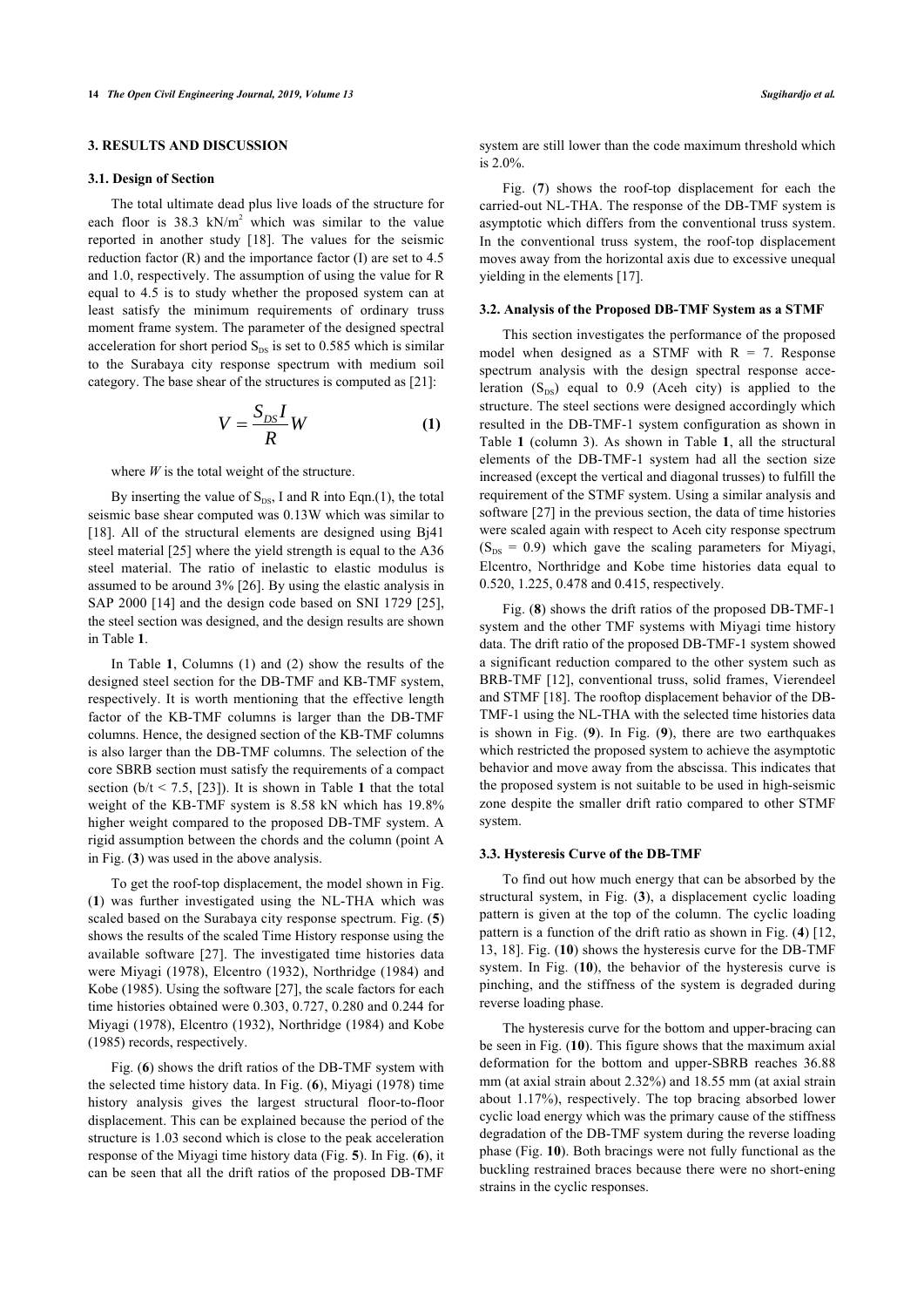# <span id="page-5-0"></span>**Table 1. Sections of DB-TMF and KB-TMF.**

| Component                       | <b>DB-TMF</b><br>$\left(1\right)$ | <b>KB-TMF</b><br>(2) | DB-TMF-1<br>(3)  |
|---------------------------------|-----------------------------------|----------------------|------------------|
| Column (stories 1 and 2)        | WF 300×300×10×15                  | WF 350×350×16×16     | WF400×400×15×15  |
| Column (stories 3 and 4)        | WF 300×300×12×12                  | WF 350×350×10×16     | WF 350×350×10×16 |
| Chords                          | 2CNP120                           | 2CNP120              | 2CNP140          |
| Diagonal                        | <b>2CNP80</b>                     | <b>2CNP80</b>        | 2CNP100          |
| Vertical                        | <b>2CNP80</b>                     | <b>2CNP80</b>        | 2CNP100          |
| <b>Bottom SBRB</b>              | $70\times10$ mm                   | $70x15$ mm           | $70x15$ mm       |
| <b>Upper SBRB</b>               | $70\times10$ mm                   |                      | $70x15$ mm       |
| Steel weight of<br>a half frame | $7.16 \text{ kN}$                 | 8.58 kN              |                  |

<span id="page-5-1"></span>

<span id="page-5-2"></span>**Fig. (5).** Scaling of the time history records to Surabaya city response spectrum.



Fig. (6). Drift ratios of the DB-TMF system with various time history data for R=4.5.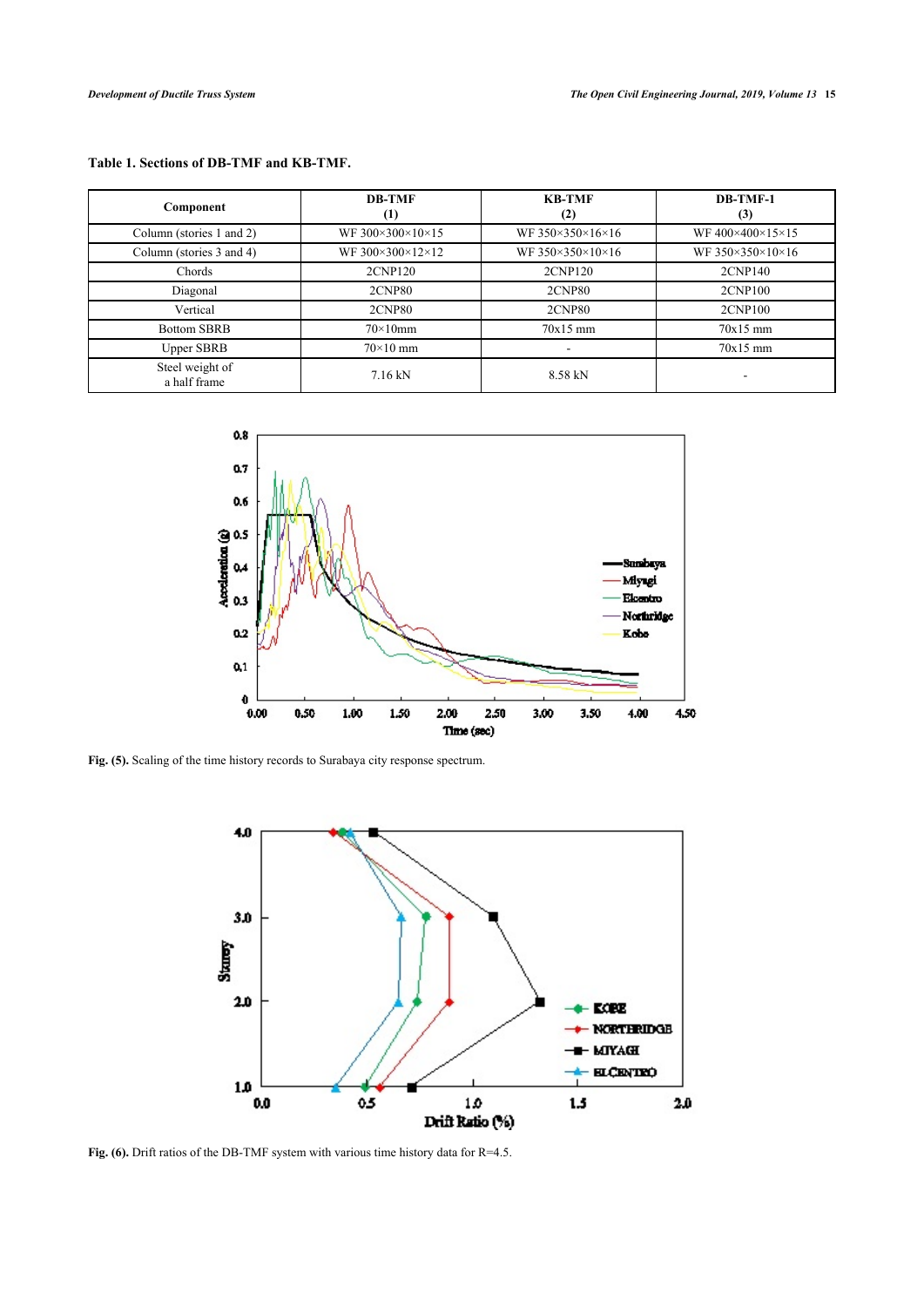<span id="page-6-0"></span>

<span id="page-6-1"></span>Fig. (7). Roof-top displacement for various records, with R=4.5.



<span id="page-6-2"></span>Fig. (8). Drift ratios due to Miyagi time history data with R=7 for various types of moment frames.



Fig. (9). Roof-top displacement for various records, with R=7.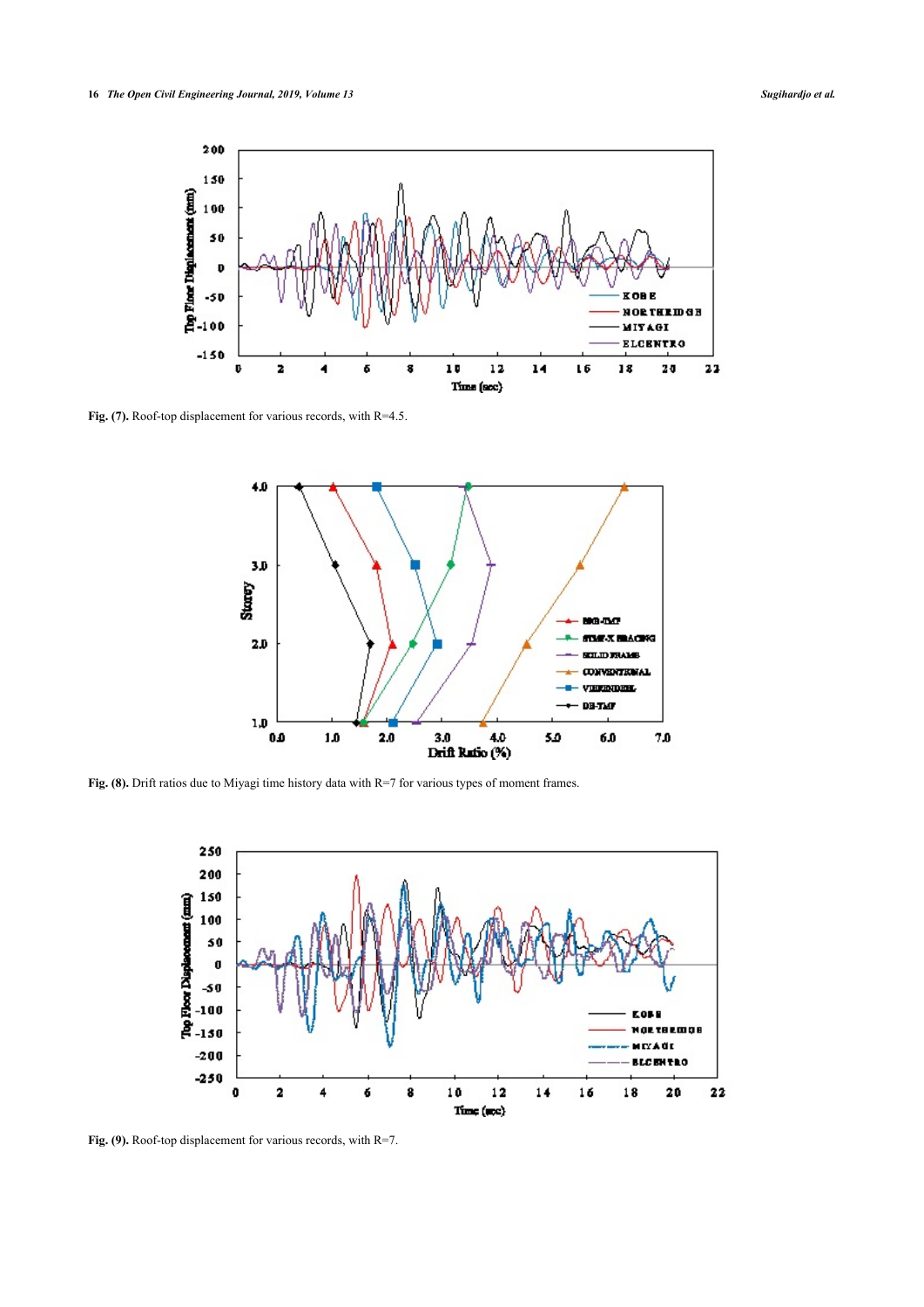#### **3.4. Evaluation of the Hysteresis Curve of the KB-TMF**

In a study [\[14\]](#page-9-8), the performance of the KB-TMF under cyclic load was not determined and it is one of the authors' interests to evaluate the hysteresis behavior of the KB-TMF [[14\]](#page-9-8) under cyclic loads.

Therefore, in this section, the KB-TMF system is also investigated the same way as DB-TMF system. Fig. (**[11](#page-8-4)**) and Fig. (**[11](#page-8-4)**) shows the hysteresis curves for the KB-TMF and single SBRB systems, respectively. Fig. (**[11](#page-8-4)**) shows that the per-formance of the KB-TMF system with single bracing is not optimal in carrying cyclic loading. There exists pinching when the load changes from push to pull direction. During the cyclic load excitation, plastic hinge in node A occurred. This finding also agrees well with another research carried out [[14\]](#page-9-8). On the other hand, in the analysis shown in Fig. (**[11](#page-8-4)**), the performance of single SBRB system is similar with the double SBRB elements (bracing  $70 \times 10$  mm) in DB-TMF systems.

### **3.5. Hysteresis Energy and Cumulative Ductility**

Table **[2](#page-7-1)** shows the hysteresis energy and the cumulative

ductility factor *η*. From Figs. (**[10](#page-7-0)** and **[11](#page-8-4)**), the cumulative ductility can be calculated. The DB-TMF system has the cumulative ductility of 31.5 greater than the KB-TMF system  $(n = 27.1, \text{ see column (4) in Table 2).}$  $(n = 27.1, \text{ see column (4) in Table 2).}$  $(n = 27.1, \text{ see column (4) in Table 2).}$  This indicates that the DB-TMF system has better hysteresis behavior compared to the KB-TMF system. Both the DB-TMF and KB-TMF systems have a value of *η* greater than 20 which, in all the systems, satisfies the requirements as a hysteresis structure.

In column (5), for the DB-TMF system, a residual energy of about 12,790 kN-mm (44% of the total energy) is shown which was absorbed by the plastic hinge as a consequence of using the fixed assumption in node A. In the KB-TMF system, the energy absorbed in the plastic hinge was around 11,678 kN-mm (40% of the total energy). This further indicates that node A for both the DB-TMF and KB-TMF systems had relatively large plastic rotation. The bracings for both systems absorbed about 60% of the total energy. From column (4) in Table**2**, it can be seen that the value for the cumulative ductility for all type of bracings is still lower than 100. This value of *η* was observed to be much smaller than the test results which ranged from 199~450 [[16\]](#page-9-1).

<span id="page-7-0"></span>

**Fig. (10).** Hysteresis curves: **a)**. DB-TMF; **b)**. Bottom and upper SBRBs.

<span id="page-7-1"></span>

|  |  | Table 2. Hysteresis energy and cumulative ductility factor (n). |  |  |
|--|--|-----------------------------------------------------------------|--|--|
|  |  |                                                                 |  |  |

| Component                                | <b>Hysteresis Energy</b><br>$\Sigma W_i$ | <b>First Yield Load</b><br>$P_{y}$ | <b>First Yield</b><br><b>Displacement</b><br>$\mathbf{d}_{\mathbf{v}}$ | Cumulative<br><b>Ductility</b><br>η | <b>Energy Absorbed by</b><br>a Plastic Hinge |
|------------------------------------------|------------------------------------------|------------------------------------|------------------------------------------------------------------------|-------------------------------------|----------------------------------------------|
|                                          | $(kN-mm)$<br>$\left(1\right)$            | (kN)<br>(2)                        | (mm)<br>(3)                                                            | (4)                                 | $(kN-mm)$<br>(5)                             |
| DB-TMF<br>with a plastic hinge at node A | 29,073                                   | 81.31                              | 11.36                                                                  | 31.5                                |                                              |
| <b>BOTTOM BRACING</b><br>$70\times10$ mm | 11,754                                   | 178.15                             | 1.98                                                                   | 33.3                                | 12,790<br>(44%)                              |
| <b>UPPER BRACING</b><br>$70\times10$ mm  | 4,529                                    | 178.15                             | 1.98                                                                   | 12.8                                |                                              |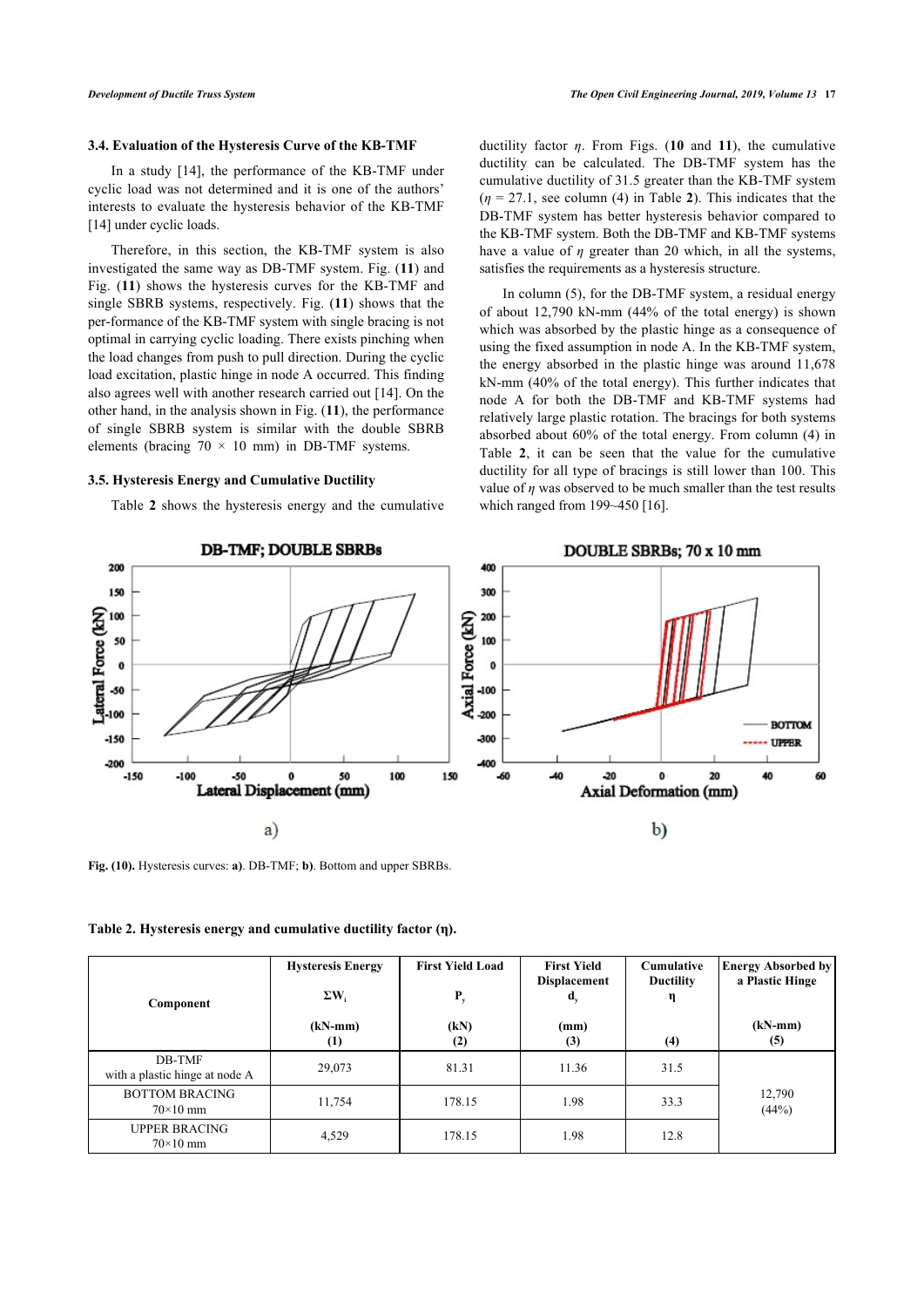| Component                                | <b>Hysteresis Energy</b><br>$\Sigma W$<br>$(kN-mm)$ | <b>First Yield Load</b><br>P<br>(kN) | <b>First Yield</b><br><b>Displacement</b><br>ď,<br>(mm) | <b>Cumulative</b><br><b>Ductility</b><br>η | <b>Energy Absorbed by</b><br>a Plastic Hinge<br>$(kN-mm)$ |  |
|------------------------------------------|-----------------------------------------------------|--------------------------------------|---------------------------------------------------------|--------------------------------------------|-----------------------------------------------------------|--|
|                                          | $\left(1\right)$                                    | (2)                                  | (3)                                                     | (4)                                        | (5)                                                       |  |
| KB-TMF<br>with a plastic hinge at node A | 29,216                                              | 93.12                                | 11.56                                                   | 27.1                                       | 11,678                                                    |  |
| <b>SINGLE BRACING</b><br>$70\times15$ mm | 17,538                                              | 266.41                               | 1.98                                                    | 33.2                                       | $(40\%)$                                                  |  |

<span id="page-8-4"></span>

**Fig. (11).** Hysteresis curves: **a**). KB-TMF; **b**). single SBRB.

#### **CONCLUSION**

<span id="page-8-3"></span><span id="page-8-2"></span><span id="page-8-1"></span><span id="page-8-0"></span>This paper proposed a Small Buckling-Restrained Brace (SBRB) for the Double Braced-Truss-Moment Resisting Frames (DB-TMF). SAP 2000 finite element package was used to analyze and design the steel section of four stories building. The seismic load used in design was based on the response spectrum analysis. NL-THA was used to study the behavior of the roof-top displacement and the drift ratio of the structure. On the other hand, DRAIN-2DX finite element computer package was used to study the DB-TMF and KB-TMF system under cyclic load. Using the DB-TMF system as the ordinary truss moment frames, the drift ratio with varying time history data shows the drift ratios to be lower than 2% thereby satisfying the code requirements. Compared to the KB-TMF system, the proposed DB-TMF system requires less steel material but has better hysteretic performance. The roof-top displacement of the DB-TMF system which was analyzed in DRAIN-2DX package with several earthquake time histories had shown an asymptotic behavior. The hysteresis curve was shown to be stable with excellent energy absorption which indicates that the proposed structural system (DB-TMF) can absorb moderate seismic load without a significant reduction in its stiffness. It is also worth mentioning that after the seismic excitation, the structural deformation is almost as in the original undeformed state. The elements that yields were the braces and the chords adjacent to the columns while other elements remained elastic. The performance of the DB-TMF system is still lower than other TMF systems such as STMF,

Vierendeel and BRB-TMF. Therefore, the proposed DB-TMF system can be categorized as the Ordinary Truss Moment Frames with the value of R equal to 4.5 and can be used as an alternative structural system.

### **CONSENT FOR PUBLICATION**

Not applicable.

#### **CONFLICT OF INTEREST**

The authors declare no conflict of interest, financial or otherwise.

#### **ACKNOWLEDGEMENTS**

Declared none.

#### **REFERENCES**

- [1] A. Watanabe, Y. Hitomi, E. Saeki, A. Wada, and M. Fujimoto, "Properties of brace encased buckling-restraining concrete and steel tube", *9 thWorld Conference on Earthquake Engineering,* vol. vol. IV, 1989pp. 719-724 Tokyo-Kyoto, Japan
- [2] K. Inoue, "Low yield-point steel for steel dampers", *Steel Construction Today and Tomorrow.,* . the Japan Iron and Steel Federation
- [3] M. Nakashima, "Strain hardening behavior of shear panels made of low yield steel - I: Test", *J. Struct. Eng.,* vol. 121, no. 12, pp. 1742-1749, 1995.
	- [\[http://dx.doi.org/10.1061/\(ASCE\)0733-9445\(1995\)121:12\(1742\)](http://dx.doi.org/10.1061/(ASCE)0733-9445(1995)121:12(1742))]
- [4] T. Katayama, S. Ito, H. Kamura, T. Ueki, and H. Okamoto, "Experimental study on hysteretic damper with Low yield strength steel under dynamic loading", *12th World Conference on Earthquake Engineering,* 2000